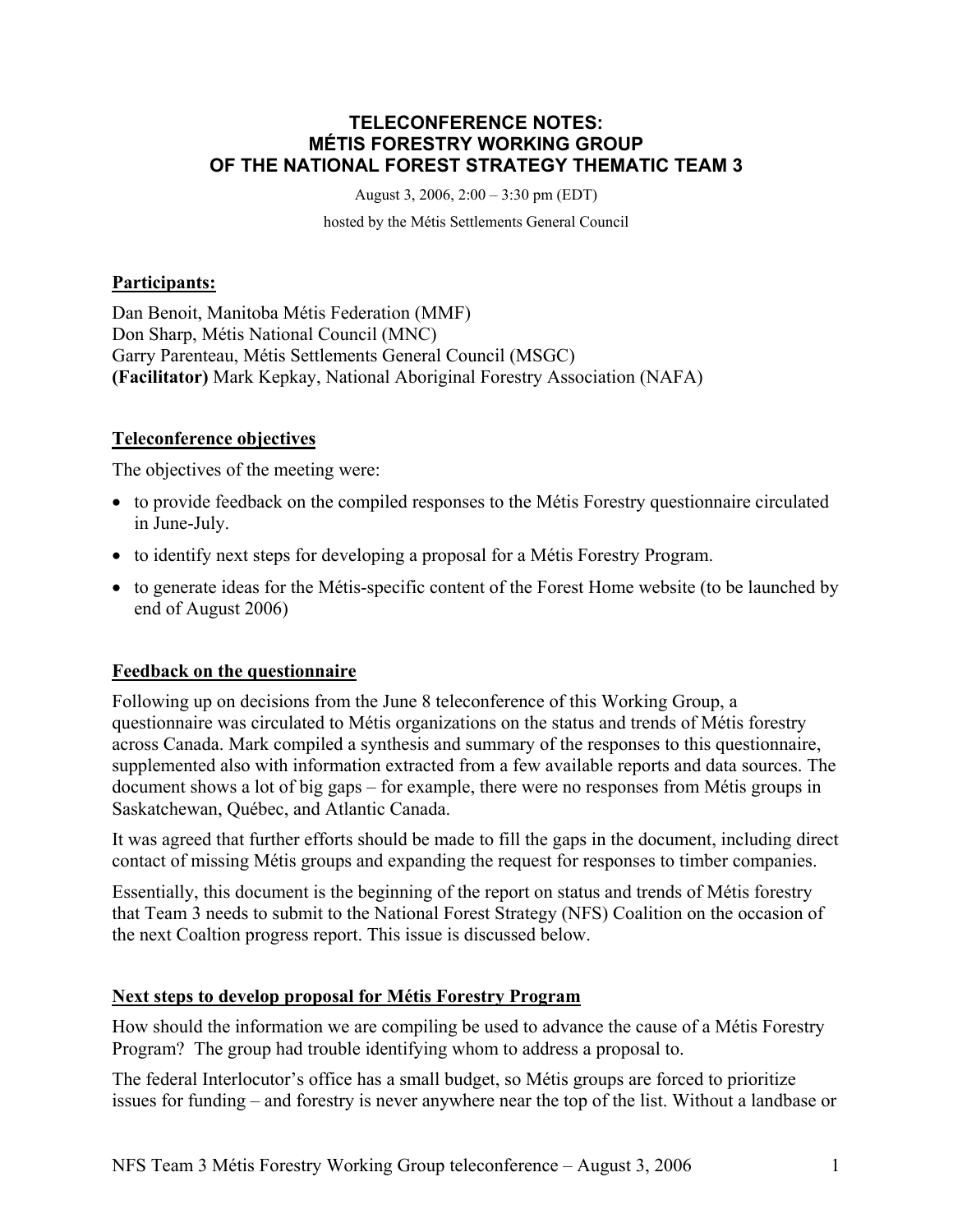a responsible agency identified by statute, the idea of a Métis Forestry Program seems to have no leverage at the federal level. In contrast, the First Nations Forestry Program (FNFP) has both a landbase (Indian Reserves) and statutory responsible agency (Indian and Northern Affairs Canada) to drive it.

Possibly there would be some potential for Human Resources and Social Development Canada to fund some employment and training-related work. However, this would address only a very small piece of the puzzle, building *individual* capacity without any context or opportunity to convert that into *community* capacity.

Furthermore, recently it has become clear that many signatories to the NFS do not feel obligated to drive for progress on the Action Items. It is often said that the "Canadian commitment" in the title of the NFS document is in fact, at the bottom line, a commitment only to *report* on any progress that occurs relative to the action items, rather than to *make* progress. Therefore, the call for a Métis Forestry Program in Action Item 3.4 does not seem to have the policy significance that many of us had previously expected.

Perhaps the conclusion about a federal Métis Forestry Program is the same now as it was in an earlier report by Natural Resources Canada (NRCan) in 1998-99: The time is not right.

Might the provincial and territorial governments be a more appropriate audience for a proposal? As the questionnaire responses show, relations between Métis and the various provincial governments vary widely. Overall, there are almost no formal agreements, no tenures, and no programming for Métis people in the forest sector. (The Métis Settlements in Alberta are an obvious exception to this observation.) A few provinces, like Saskatchewan and Manitoba, seem more willing to be progressive in recent years. However, it seems to be the rule that the word "rights" is not to be used. Coordinating a national-scale initiative among the jurisdictions, without federal participation, seems highly unlikely to happen.

There was some discussion that perhaps timber companies would be a source of support for a Métis Forestry Program. They are expecting major shortfalls in their labour force in the near future. Recently industry joined forces with forestry schools and other parties on a national initiative to increase enrolments in forestry education. NAFA is on this committee, and there is some recognition generally that for various unique reasons Aboriginal people, including Métis, could be a major component of the future labour force in the forest sector. Might this be an incentive for industry to support a Métis Forestry Program? In the end, it seems certain that any support from industry would only be a minor component of a truly useful program.

Given the lack of any obvious destination for a Métis Forestry Program proposal, the Working Group decided that our very scant resources should be focused on building from the preliminary questionnaire to develop a status and trends report for the Métis relative to the action items of NFS Theme 3. This report can be submitted to the NFS Coalition for incorporation in progress reports and the final evaluation of the NFS in 2008. If, as has been experienced in the past, the Coalition Secretariat proves reluctant to accept the main components of our submission, then we can also look at options for independent publication of the report. In any case, the report should be well-documented and referenced, in order to be as credible as possible.

By ensuring that the general public and the international community are made aware of the lack of action on Métis issues under the NFS, we may hope to find some leverage to pry open a window of opportunity for the Métis Forestry Program proposal over the course of a few years.